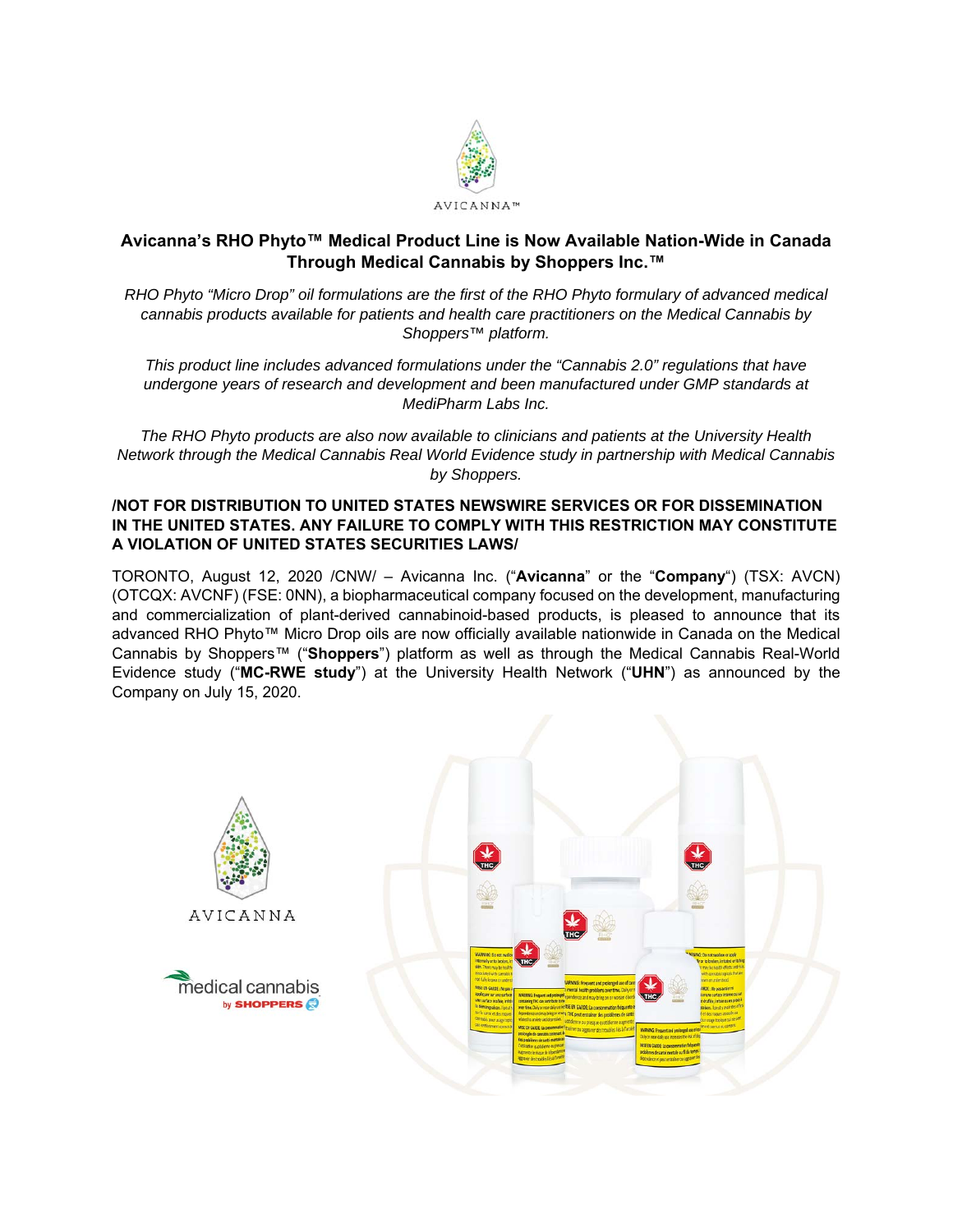Following years of research and development in collaboration with world class academic and clinical organizations, Avicanna is proud to be launching RHO Phyto, a full formulary of advanced medical cannabis products, for patients and the medical community in Canada. Following the Micro Drop oils, Avicanna expects to launch two advanced sublingual spray formulations in the upcoming weeks. The RHO Phyto product line includes oil drops, sublingual sprays, capsules and topicals with varying ratios of CBD and THC. The RHO Phyto products are designed to address a range of medical conditions that may require various rates of relief. For example, the "Rapid Act" sublingual sprays provide a faster onset of effects than the "Simple Dose" capsules and "Micro Drop" oils. To ensure batch-to-batch consistency and high-quality products, these formulations are manufactured under Good Manufacturing Practices ("**GMP**") in partnership with MediPharm Labs Inc. and GMP-level analytical testing is performed by Sigma Analytical Services Inc. All RHO Phyto products will be tracked using blockchain technology developed by TruTrace Technologies Inc. to manage, track and trace each step of the supply chain.

Aras Azadian, CEO of Avicanna commented, "We believe that our RHO Phyto formulary is designed to address numerous gaps in the current medical cannabis framework with respect to patient needs and provide an opportunity to attract new prescribers and patients to medical cannabis solutions. The introduction of a strictly medical line of products, backed by extensive research, pre-clinical data, GMP manufacturing and offered by Shoppers, has the opportunity to set a new standard of care and establish RHO Phyto as the leading medical product line in the medical cannabis market."

With the patient in mind, RHO Phyto Micro Drop oils are formulated with enhanced absorption, prolonged stability, and consistency. The blood orange flavoured Micro Drop oil 1.6 CBD - 0.06 THC and Micro Drop oil 0.6 CBD – 0.16 THC are available in a 25:1 and 4:1 CBD to THC ratio, respectively. The product name includes the amount in milligrams (mg) of CBD and THC that is delivered per dose. Detailed guidelines about dosing and titration for Health Care Practitioners ("**HCPs**") and patients is available on the RHO Phyto website at www.rhophyto.com, as well as on the Avicanna Academy website at https://www.avicanna.com/the-avicanna-academy/, along with additional product information, product guidelines for patients, and frequently asked questions.

As a part of Avicanna's commercialization strategy, the Company will be providing education and training for HCPs, patients, and medical institutions about medical cannabis and the RHO Phyto product line. Educational materials can be found on the Avicanna Academy website at https://www.avicanna.com/theavicanna-academy, including a recording of Avicanna's  $3<sup>rd</sup>$  annual symposium that was hosted virtually in partnership with Shoppers on July 21<sup>st</sup> and was live-streamed by over 1,000 participants.

The Company has also re-branded and re-launched its subsidiary, My Cannabis Clinic (formerly known as MyCannabis), which specializes in assisting patients to gain access to medical cannabis and cannabinoidbased products for medical use. My Cannabis Clinic is devoted to providing HCPs and patients with the support and education needed for medical cannabis use. My Cannabis Clinic believes in providing quality care and education to their patients on the considerations and benefits that medical cannabis has to offer. Information about My Cannabis Clinic can be found at https://mycannabisclinic.org/.

#### **About Avicanna Inc.**

Avicanna is a diversified and vertically integrated Canadian biopharmaceutical company focused on the research, development and commercialization of plant-derived cannabinoid-based products for the global consumer, medical, and pharmaceutical market segments.

Avicanna is an established leader in cannabinoid research and development, which it primarily conducts at its R&D headquarters in the Johnson & Johnson Innovation Centre, JLABS @ Toronto, Canada and in collaboration with leading Canadian academic and medical institutions. In addition to its developing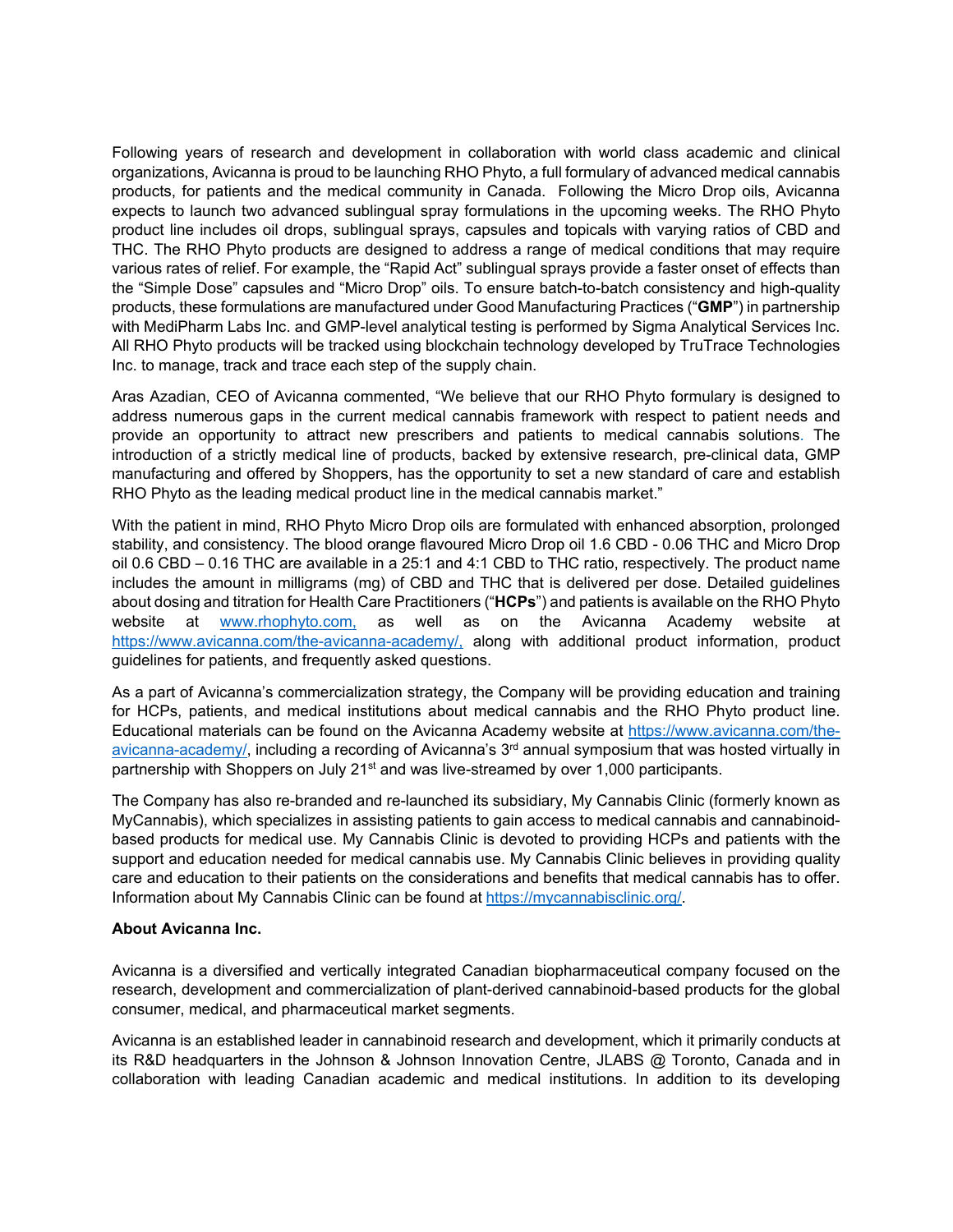pharmaceutical pipeline, Avicanna's team of experts have developed and commercialized several industry leading product lines, including:

- Pura H&W: an advanced and clinically tested line of CBD consumer dermacosmetic products; and,
- RHO Phyto: an advanced line of medical cannabis products containing varying ratios of CBD and THC currently available nation-wide across Canada in partnership with Medical Cannabis by Shoppers™, a subsidiary of Shoppers Drug Mart. RHO Phyto is the first strictly medical formulary of advanced "Cannabis 2.0" products, containing oils, sprays, capsules, creams, and gels, all developed with scientific rigour, manufactured under GMP standards and supported by pre-clinical data.

With ongoing clinical trials on its dermacosmetic (Pura H&W), medical cannabis (RHO Phyto) and a pipeline of pharmaceutical products, Avicanna's dedication to researching the important role that cannabinoids play in an increasingly wider scope of products has been at the core of the Company's vision since its inception. Furthermore, Avicanna's commitment to education is demonstrated through its annual medical symposium, the Avicanna Academy educational platform, and the My Cannabis Clinic patient program through its subsidiary company.

Avicanna manages its own supply chain including cultivation and extraction through its two majority-owned subsidiaries, Sativa Nativa S.A.S. and Santa Marta Golden Hemp S.A.S., both located in Santa Marta, Colombia. Through these sustainable, economical, and industrial scale subsidiaries, Avicanna cultivates, processes, and commercializes a range of cannabis and hemp cultivars dominant in CBD, CBG, THC, and other cannabinoids for use as active pharmaceutical ingredients. Avicanna's Avesta Genetica program specializes in the development and optimization of rare cultivars for commercial production along with feminized seeds for global export. In June 2020, Avicanna made history with a shipment of hemp seeds to the United States of America by completing the first ever export of hemp seeds from Colombia.

### **About My Cannabis Clinic**

My Cannabis Clinic, a wholly-owned subsidiary of Avicanna, is an online health care platform that specializes in providing residents of Canada with access to cannabis and cannabinoid products for medical use. My Cannabis Clinic is devoted to providing its patients with support and education needed while using medical cannabis. My Cannabis Clinic believes in providing quality care and education to our patients about the medicinal benefits that cannabis has to offer.

SOURCE Avicanna Inc.

### **Stay Connected**

For more information about Avicanna, visit www.avicanna.com, call 1-647-243-5283, or contact Setu Purohit, President by email at info@avicanna.com.

### *Cautionary Note Regarding Forward-Looking Information and Statements*

*This news release contains "forward-looking information" within the meaning of applicable securities laws. Forward-looking information contained in this press release may be identified by the use of words such as, "may", "would", "could", "will", "likely", "expect", "anticipate", "believe, "intend", "plan", "forecast", "project", "estimate", "outlook" and other similar expressions, and includes statements with respect to the ability of the Company to launch the RHO Phyto sublingual spray at Shoppers, the ability of the RHO Phyto products to address a range of medical conditions that may require various rates of relief, the ability of the RHO*